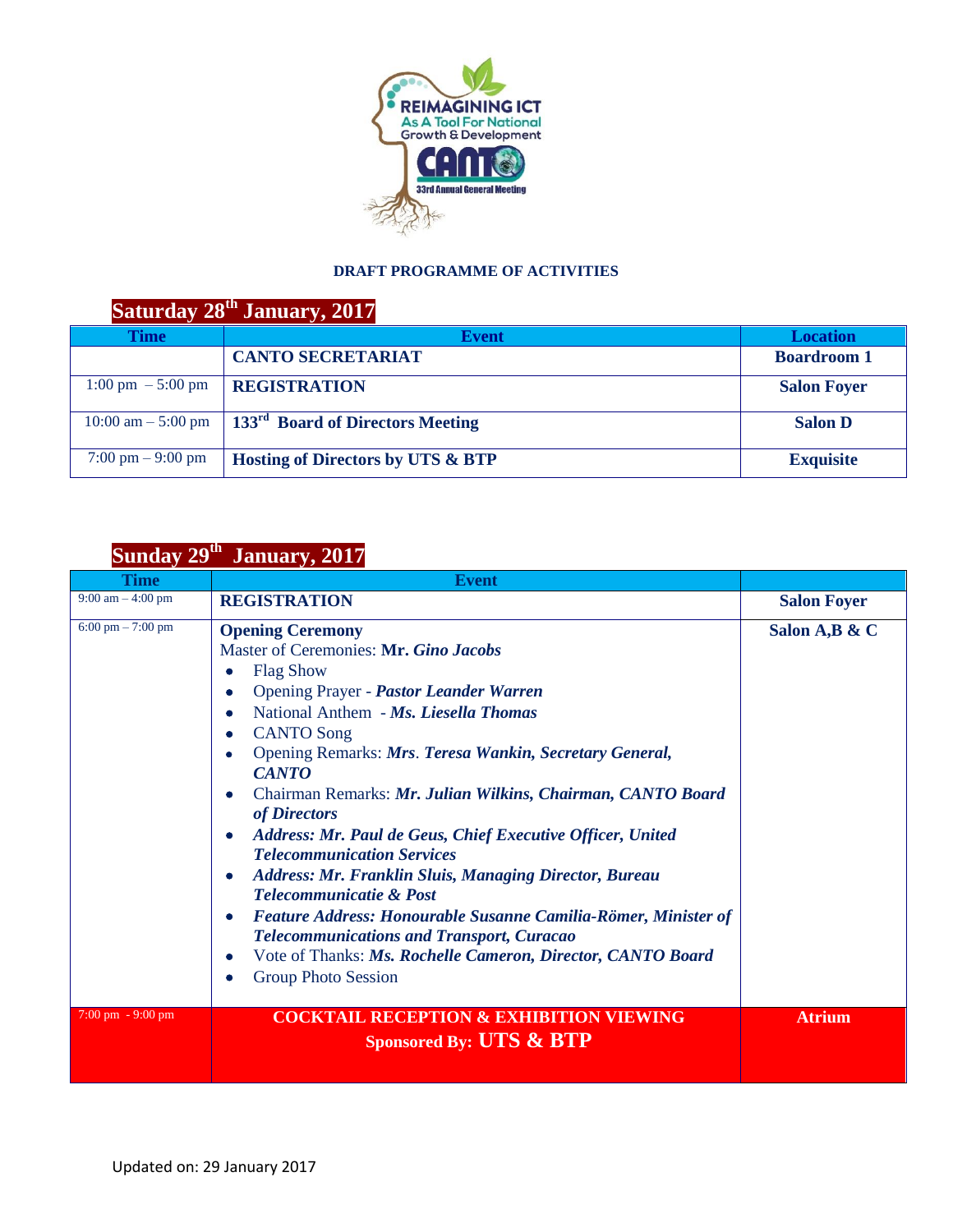## **Monday 30<sup>th</sup> January, 2017**

| <b>Time</b>                         | <b>Event</b>                                                                                                      | <b>Location</b>       |
|-------------------------------------|-------------------------------------------------------------------------------------------------------------------|-----------------------|
| $8:30$ am $-10:30$ am               | Reimagining ICT as a Tool for National Growth and Development<br><b>Chair: Ghatim Kabbara, UTS</b>                | <b>Atrium</b>         |
|                                     | <b>Innovating Caribbean Infrastructure for Smarter Nations in</b><br>the Region - Luis Adolfo Guillot, Huawei     |                       |
|                                     | • "Internet Exchange and Improving the Regional Internet<br>Performance" - Nico Scheper, AMS-IX Caribbean         |                       |
|                                     | What if we ACT & CONNECT-Hon. Eugene Rhuggenaath<br>$\bullet$<br><b>Minister of Economic Development, Curacao</b> |                       |
|                                     | airFiber: High-Performance Wireless Backhaul Solutions -<br>$\bullet$<br><b>Mark Luebke, 4Net Networking</b>      |                       |
| 10:30 am $-$ 10:45 am               | <b>COFFEE BREAK</b>                                                                                               | <b>Atrium</b>         |
| 10:45 -12:00 pm                     | <b>Andrew Solomon, Ictual IT Solutions</b><br>$\bullet$                                                           |                       |
|                                     | Transforming Curacao into a Smart Nation - the Road to<br>$\bullet$                                               |                       |
|                                     | <b>Success - BTP</b>                                                                                              |                       |
|                                     | Paving the Path to 5G and the internet of things for the region -<br>$\bullet$                                    |                       |
|                                     | <b>Jose Otero, 5G Americas</b>                                                                                    |                       |
| 12:00 pm $-1:00$ pm                 | <b>LUNCH</b>                                                                                                      | <b>Atrium</b>         |
| $1:00 \text{ pm} - 2:30 \text{ pm}$ | <b>Disaster Risk Management Committee Meeting</b>                                                                 | <b>Salon A</b>        |
| $1:00 \text{ pm} - 2:30 \text{ pm}$ | <b>Marketing and Communications Committee Meeting</b>                                                             | <b>Salon B</b>        |
| $1:00 \text{ pm} - 2:30 \text{ pm}$ | <b>Technology Trends Committee Meeting</b>                                                                        | <b>Salon C</b>        |
| $1:00 \text{ pm} - 2:30 \text{ pm}$ | <b>Vendor/Supplier Committee Meeting</b>                                                                          | <b>Atrium</b>         |
| $2:30$ pm $-4:00$ pm                | <b>Financial Advisory Committee Meeting</b>                                                                       | <b>Salon A</b>        |
| $2:30$ pm $-4:00$ pm                | <b>Corporate Social Responsibility Committee Meeting</b>                                                          | <b>Salon B</b>        |
| $2:30$ pm $-4:00$ pm                | <b>Regulations Committee Meeting</b>                                                                              | Salon C               |
| $2:30$ pm $-4:00$ pm                | <b>Human Resource Committee Meeting</b>                                                                           | <b>Atrium</b>         |
| $4:00 \text{ pm} - 6:00 \text{ pm}$ | <b>Presentation of Committee Chairs Report to the Board</b>                                                       | <b>Salon D</b>        |
| 9:00 am $-$ 4:00 pm                 | <b>EXHIBITION VIEWING</b>                                                                                         | <b>Atrium</b>         |
| $6:45$ pm                           | Monday Night Dinner Sponsored by UTS & BTP                                                                        | <b>Infinity Beach</b> |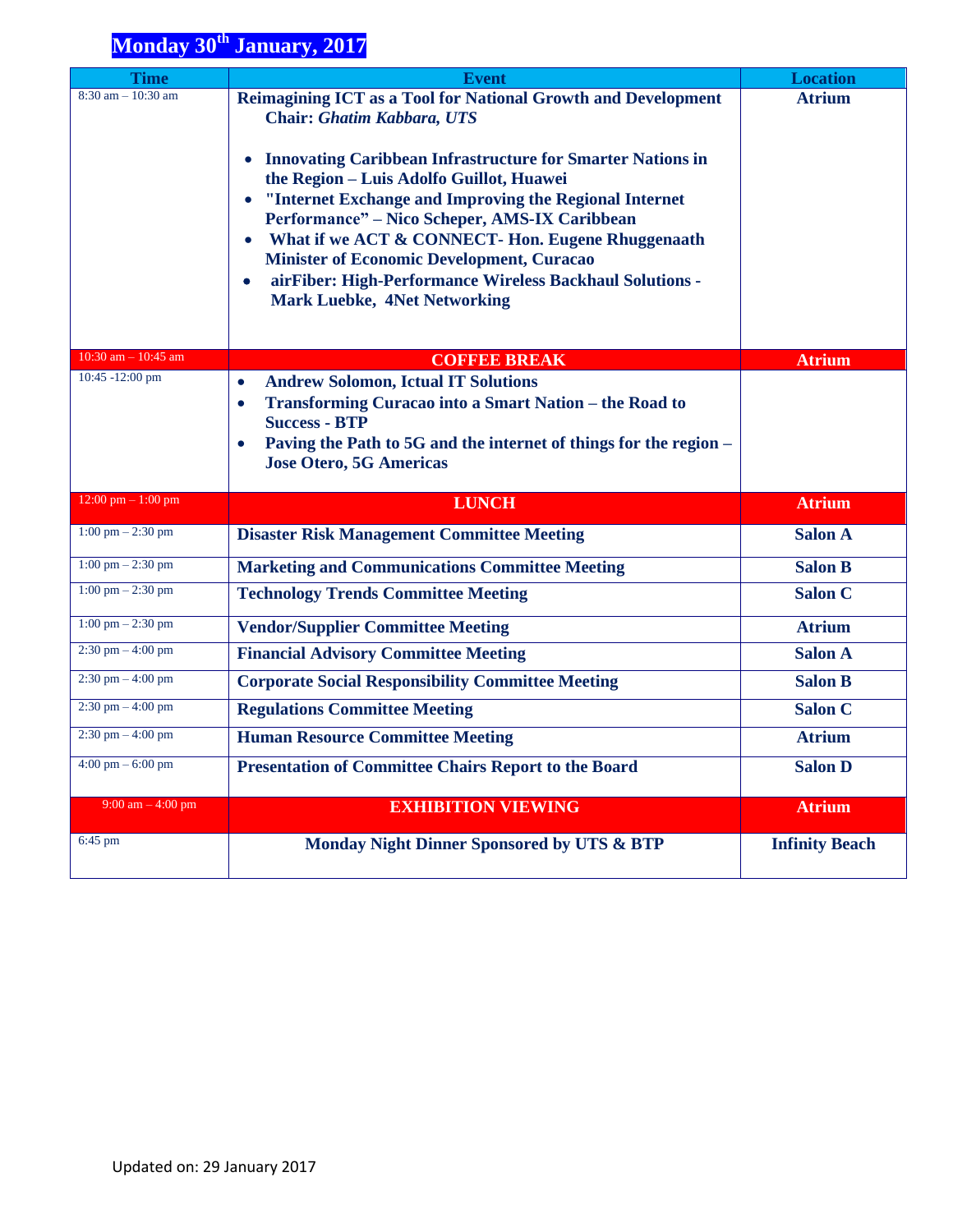| <b>Time</b>                          | <b>Event</b>                                                              | <b>Location</b> |
|--------------------------------------|---------------------------------------------------------------------------|-----------------|
| $9:00$ am $-10:30$ am                |                                                                           |                 |
|                                      | <b>Using Technologies and Data to Enrich our Lives</b>                    | <b>Atrium</b>   |
|                                      | <b>Chair: Ghatim Kabbara, UTS</b>                                         |                 |
|                                      |                                                                           |                 |
|                                      | <b>Leon Williams, BTC</b>                                                 |                 |
|                                      | <b>BTP</b>                                                                |                 |
|                                      | Suriname Collaborative Initiative - Mike Antonius, Telesur                |                 |
|                                      | & Frederick Morton, Tempo                                                 |                 |
|                                      | Danilo Zabala, Blue NAP Americas - Data Center                            |                 |
| $10:30$ am $- 10:45$ am              |                                                                           |                 |
| 10:45 am $-$ 12:00 pm                | <b>COFFEE BREAK</b>                                                       | <b>Atrium</b>   |
|                                      | The Security Implications of ICT - Shernon Osepa, Internet<br>$\bullet$   | <b>Atrium</b>   |
|                                      | <b>Society</b>                                                            |                 |
|                                      | <b>Anders Ljung, Hexatronic</b><br>$\bullet$                              |                 |
|                                      | Fixed Wireless "5G" is now the "new fibre"? - Neil                        |                 |
|                                      | <b>Berriman, Networld Consultants</b>                                     |                 |
|                                      |                                                                           |                 |
| $12:00$ pm $- 1:00$ pm               | <b>LUNCH</b>                                                              | Salon A, B & C  |
| $1:00 \text{ pm} - 1:00 \text{ pm}$  | <b>Annual General Meeting Proceedings</b>                                 |                 |
|                                      | 33 <sup>rd</sup> Annual General Meeting                                   | <b>Atrium</b>   |
|                                      | Opening - Mr. Julian Wilkins, CANTO Chairman                              |                 |
| $1:10$ pm $- 1:15$ pm                | Confirmation of Minutes of the 32 <sup>nd</sup> AGM                       |                 |
| $1:15$ pm $-1:25$ pm                 | Matters Arising from the 32 <sup>nd</sup> AGM Minutes                     |                 |
| $1:25$ pm $-1:50$ pm                 | <b>Presentation of Committee Reports</b>                                  |                 |
|                                      | <b>Disaster Recovery Planning</b> – Ms. Heather Wallen-Bryan<br>$\bullet$ |                 |
|                                      |                                                                           |                 |
|                                      | Financial Advisory - Mr. Denelle Richards                                 |                 |
|                                      | <b>Marketing and Communications</b> – Mr. Joseph Samuel<br>$\bullet$      |                 |
|                                      | Human Resources - Mr. Linus Rogers<br>$\bullet$                           |                 |
|                                      | <b>Regulations and Emerging Technologies - Ms. Melesia</b>                |                 |
|                                      | Sutherland                                                                |                 |
|                                      | Corporate Social Responsibility - Mr. Gervon Abraham                      |                 |
|                                      | • Vendors/Suppliers Committee Meeting- Mr. Bill Brown                     |                 |
|                                      | <b>Technology Trends Committee - Mr. Shurmel Elias</b>                    |                 |
| $1:50 \text{ pm} - 2:00 \text{ pm}$  | <b>Secretariat Report 2016</b>                                            |                 |
| $2:00$ pm $-2:30$ pm                 | Mrs. Teresa Wankin, Secretary General, CANTO                              |                 |
| $2:30$ pm $- 2:40$ pm                | <b>COFFEE BREAK</b>                                                       | <b>Atrium</b>   |
|                                      | <b>Chairman's Report 2016</b><br>Mr. Julian Wilkins, CANTO Chairman       | <b>Atrium</b>   |
| $2:40 \text{ pm} - 2:55 \text{ pm}$  | <b>Review of Bylaws</b>                                                   |                 |
|                                      | Mr. Charles Carter, CANTO Director                                        |                 |
| $2:55$ pm $-3:15$ pm                 | <b>Presentation of Audited Financial Statements for the year ended</b>    |                 |
|                                      | 2015/2016:                                                                |                 |
|                                      | Mrs. Helma Etnel                                                          |                 |
|                                      | <b>Treasurer, Board of Directors</b>                                      |                 |
| $3:15$ pm $-3:20$ pm                 | <b>Resolution to Adopt the Audited Financial Statements for the year</b>  |                 |
|                                      | ended 2015/2016                                                           |                 |
|                                      | Mr. Jimmy Rodrigues,                                                      |                 |
|                                      | Finance and Administration Manager, CANTO                                 |                 |
| $3: 20 \text{ pm} - 3:25 \text{ pm}$ | <b>Resolution to Appoint Auditors 2016/2017</b>                           |                 |
|                                      | Mrs. Helma Etnel                                                          |                 |
| <u> קדטש קווחומנ לכז חוט סקטע</u>    |                                                                           |                 |